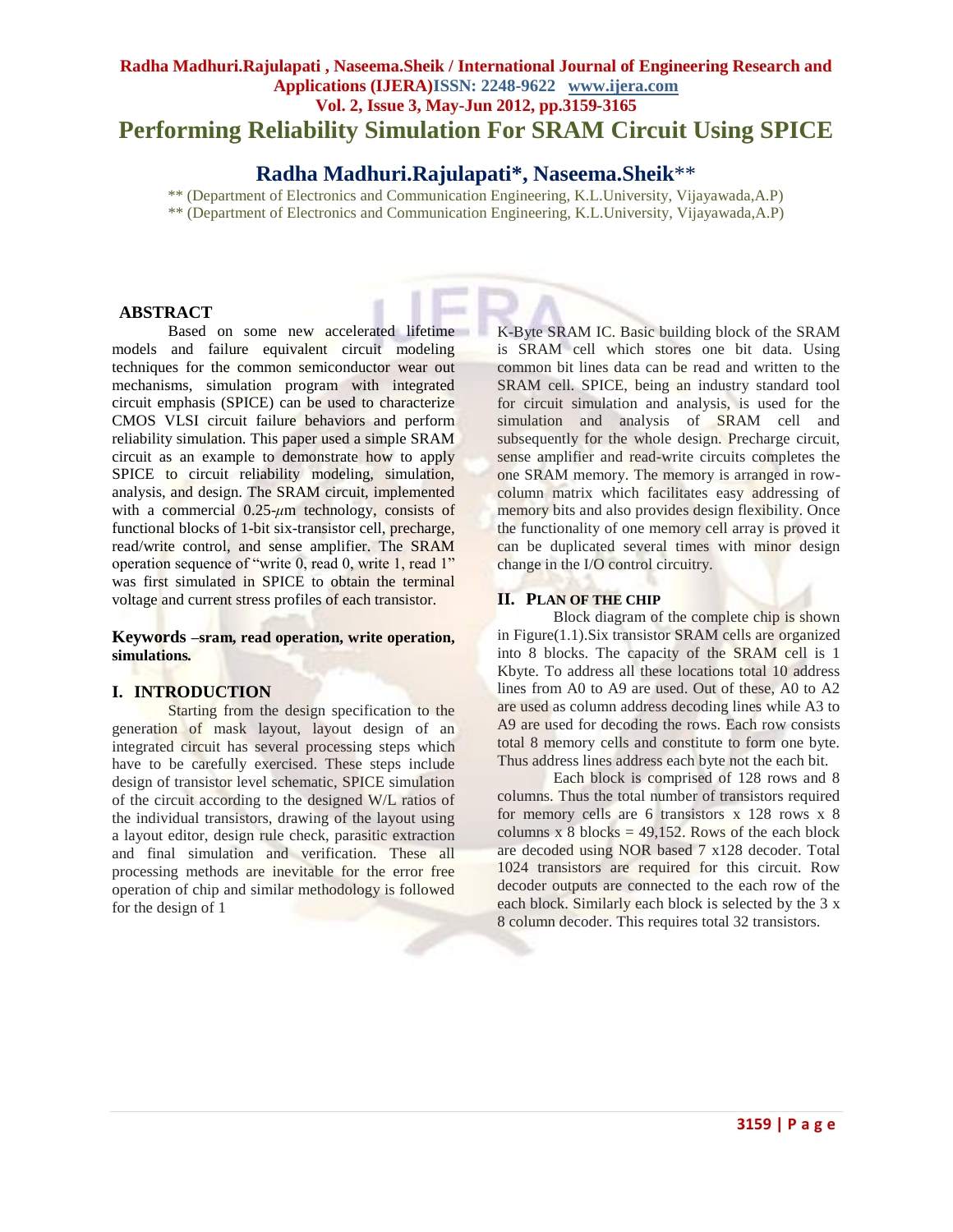

### **Figure (1.1) [SRAM block diagram \[4\]](http://www.cedcc.psu.edu/khanjan/vlsispec.htm)**

Sense amplifier is used to sense the data present in the memory cell. Input and output data control block consists of read and write circuitry and related driver circuits. 8 bits of the data D0 to D7 is read or written parelell. Read enable (RE) and write enable (WE) are the two control lines available for the chip. As the name indicate, before data read operation is performed RE is activated for read operations. Similarly for write operations WE signal has to be enabled.

#### **Table(1.1) transistors required for different blocks.**

Table (1.1) summarises the total number of transistors required for each individual block of the SRAM memory. 1.8V is assumed for the chip power supply internally as well as externally.

**III. SRAM CELL: SCHEMATIC AND WORKING**



#### **Figure (1.2) Schematic of SRAM cell**

Single bit SRAM memory cell is shown in Figure (1.2). Static latches are used in the SRAM cell. SRAM cell is made up of flip flop comprising of two cross coupled inverters. Two access transistors are used to access the stored data in the cell. These transistors are turned ON/OFF by the control line called word line(WL). Generally this word line is connected to the output of row decoder circuits. When  $WL=V_{DD}$  the SRAM cell is connected to bit line(BL) and complement of bit line (BLbar) allowing both read and write operations. Read-write operation is carried out by the help of access transistors.

#### **Read operation:**

Consider node Y as reference node of the SRAM cell. Cell is said to be storing 1 if node Y is high at  $V_{DD}$  and node Y-bar is at 0V. For the reverse voltage conditions cell is said to be storing zero. Let us assume that cell is storing 1.Before the read operation starts BL and BLbar lines are pre-charged to  $V_{DD}/2$ . When the WL is activated the current flows through  $M5$  and  $M6$ . Now current from  $V_{DD}$  will flow through M1 and M5 charging the bit line capacitance, say  $C_{BL}$ . The existing capacitance on the line BLbar, say  $C_{BLbar}$  discharges through the transistors M6 and M4. This process develops a voltage difference between node Y and node Ybar which is sensed by the sense amplifier to detect it as 1. Similarly a 0 in the cell is also detected by the sense amplifier.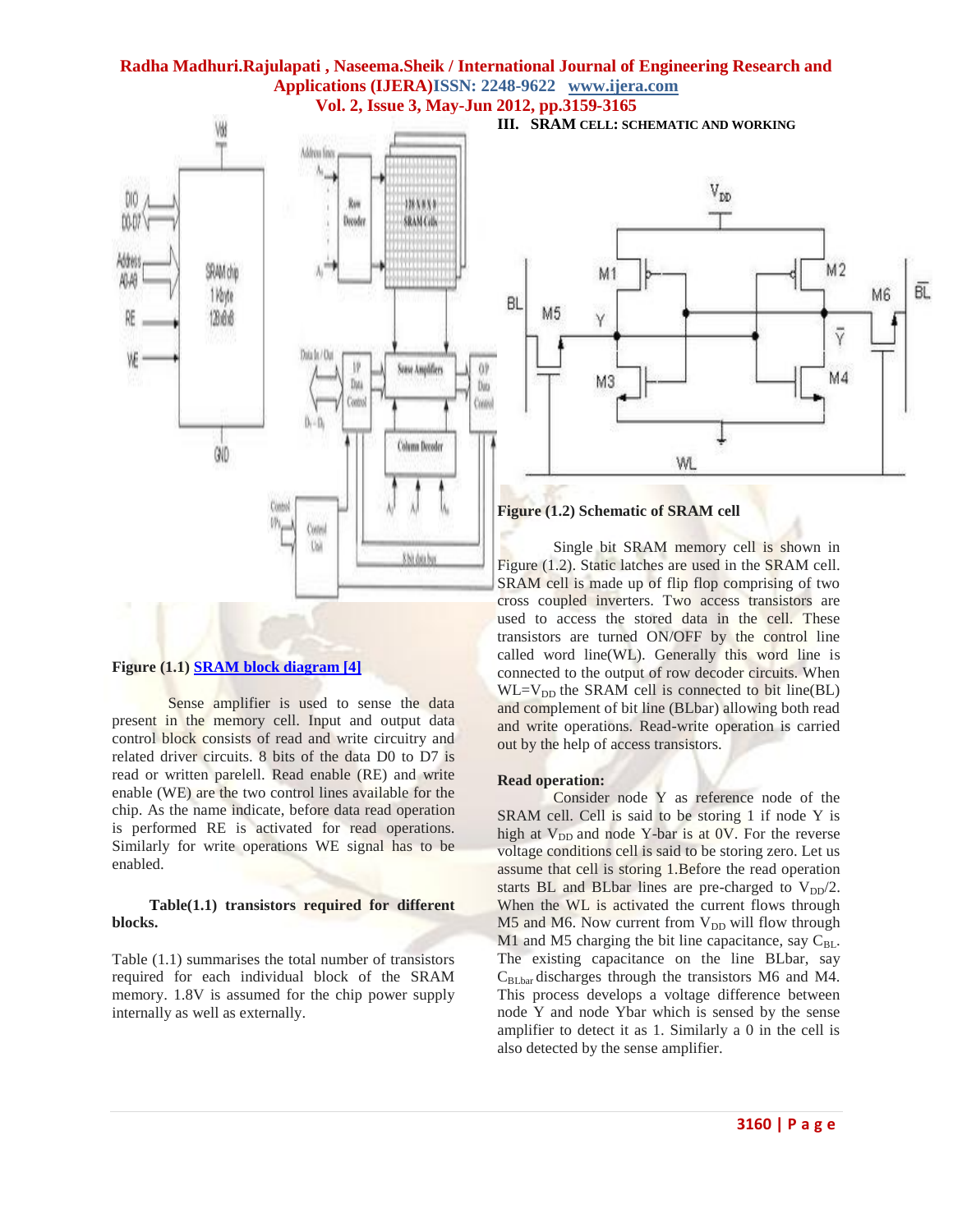#### **Write operation:**

Let us consider the write operation of zero to the cell which is storing a value of 1. For this, sense amplifiers and precharge circuits are disabled. The cell is selected by activating the corresponding WL signal. To write zero to the cell, BL line held low and BLbar line is raised to  $V_{DD}$  by the write circuit. Thus the node Ybar is pulled up towards the  $V_{DD}/2$  while node Y is pulled down to  $V_{DD}/2$ . When the voltage crosses this level on two nodes feedback action starts. Parasitic capacitances developed by M3, M5 and M4, M6 are charged and discharged respectively. Ultimately node Y stabilises at the value 1. Since these parasitic capacitances offered by transistors are comparatively much lesser than the bit line capacitances, write operation is faster than read operation.

#### **Transistor sizing:**

The W/L ratio of the transistor is selected to provide the gate with current driving capability in both the directions equal to that of the basic inverter. From the basic inverter design  $(W/L)$ <sub>n</sub> is usually 1.5 to 2 and for a matched design,  $(W/L)_p = (\mu_n/\mu_p)(W/L)_n$ . The SRAM cell must be designed such a way that, during read operation, the changes in Y and Ybar are small enough to prevent the cell from changing its state. Generally two back to back coupled inverters of the SRAM cell is designed so that Kn and Kp are matched. This design places the inverter threshold at  $V_{DD}/2$ . The size of the access transistors are usually made 2 to 3 times wider than Kn of the inverters.

To achieve optimum operation of the cell following (W/L) ratio is choosed for different transistors. A minimum ratio of 2 is required for NMOS transistors of inverters and 4 is necessary for PMOS transistors. Access transistors must be made double wider or more by providing a W/L ratio of more than 4. But these set of ratios does not match with the design rule of Cadence Virtuoso layout editor for 0.18 micron technology. For 0.18 µ technology minimum width for an NMOS transistor comes out to be  $0.6 \mu$ . Thus (W/L) ratio is 3.33. For PMOS transistor the ratio becomes 6.66. This implies a width of  $1.2 \mu$ . Based on the SPICE simulation results and its analysis, W/L ratio for access transistor is kept at 9.99. This refers to a gate width of 1.8 µ.

### **IV. SIMULATION**

Mainly two types of simulation analysis is reported here. The first one focusses on normal operation of SRAM cell with approapriate W/L ratio. The second simulation studies the affect of variation of W/L ratio of access transistor on the working of SRAM cell.

#### **Simulation 1:**

Figure (1.3) shows the SPICE simulation waveform of the SRAM cell. For 0.18 µ technology, the gate width choosed for NMOS transistors are 0.6 µ; for PMOS it is 1.2 V and for access transistors gate width is 1.8  $\mu$ . When WL is disabled(i.e. low) SRAM cell is disconnected from the BL and BLbar lines. Hence voltage at node Y and Ybar is complement to each other and remains in a stable state. The stable state value is dependant on the previous value present at BL and BLbar lines.

BL signal is forced with pulse waveform of period 8ns and pulse width of 4ns. Upon activation of WL signal SRAM cell gets connected with BL and BLbar signal.



#### **Figure (1.3) SRAM cell SPICE simulation waveform 1**

Now the expected waveform at the BLbar is the inverted signal of BL. The same result can be seen in simulation waveform 1. Voltage at node Y follow the pulse voltage of BL; and node Ybar and BLbar are same and complement to pulse signal at BL.Removal of WL again disconnects the SRAM cell from the BL and BLbar line. SRAM cell holds the value whatever it had while removing the WL signal.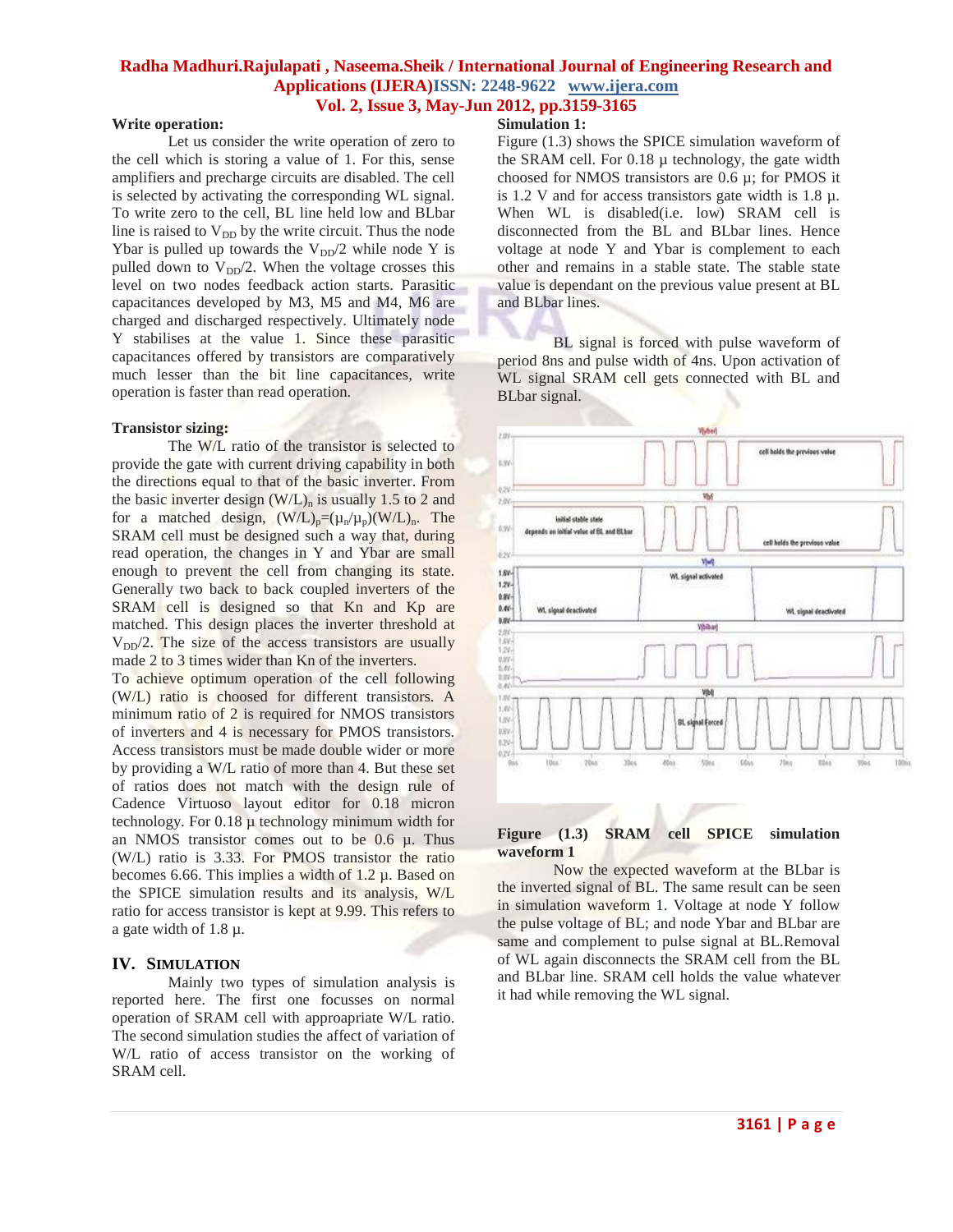## **Simulation 2:**

If W/L ratio of access transistors is reduced to the ratio of PMOS transistors then the cell fails to operate as expected due to the inefficient current driving capability of access transistor. Related waveform is shown in Figure (1.4). Here for access transistors W/L ratio is set same as that of PMOS transistor i.e. 6.66 which implies a gate width of  $1.2 \mu$ . Observe the waveform shape at area marked by circles. The waveform at BLbar should be complement to waveform at BL. But it is remaining at high state.



initial size of the transistor. The designed transistor level schematic is simulated by the help of SPICE simulation tools. If simulation does not satisfy the required specification architecture and schematic design is revised. Optimum ordering of the transistors is determined by the Euler path method. Stick diagram representation is drawn which shows the location of the transistors, local intersections between transistors and location of the contacts. Mask layers are formed using a layout editor tool. After several iterations of editing and design rule check (DRC) and layout versus schematic (LVS) check the layout is subjected to extraction procedure. Extraction procedure extracts parasitic capacitance values and actual sizes of the transistors.



## **Figure (1.5) SRAM cell layout**

(This is not a optimized layout...or rather not even followed basic rules !!! It just demonstrates how to draw a layout!!)

SPICE file is automatically generated consisting of all these parasitic capacitance values and other device parameters. This net list is simulated using a SPICE simulator and verified for the designed specification. If this doesn't match the whole process is repeated from the scratch.

Design rules include geometric constraints and line width constraints. The later defines constraints like metal and poly-silicon interconnection, diffusion area, minimum feature dimensions and allowable separations between two different features. Mainly there are two ways of design rules. They are known as micron rules and lambda rules. In micron rule all layout constraints are defined in micrometers

## **Figure (1.4) SRAM cell SPICE simulation waveform 2**

This is due to the poor switching of access transistor. Similar waveforms can be observed at node Y and Ybar. (Outputs of cross coupled inverters).

#### **1.5 Layout of the SRAM cell**

Layout is a physical representation of a schematic. A set of geometric constraints or rules for a particular manufacturing process has to be followed for the physical mask layout generation. Geometries are determined by the electrical properties of the devices and design rules pertaining to the associated manufacturing process.

The mask layout design of CMOS logic gate or cell starts with the functionality and performance specification of the cell to be designed and ends in the layout. The specifications include circuit topology and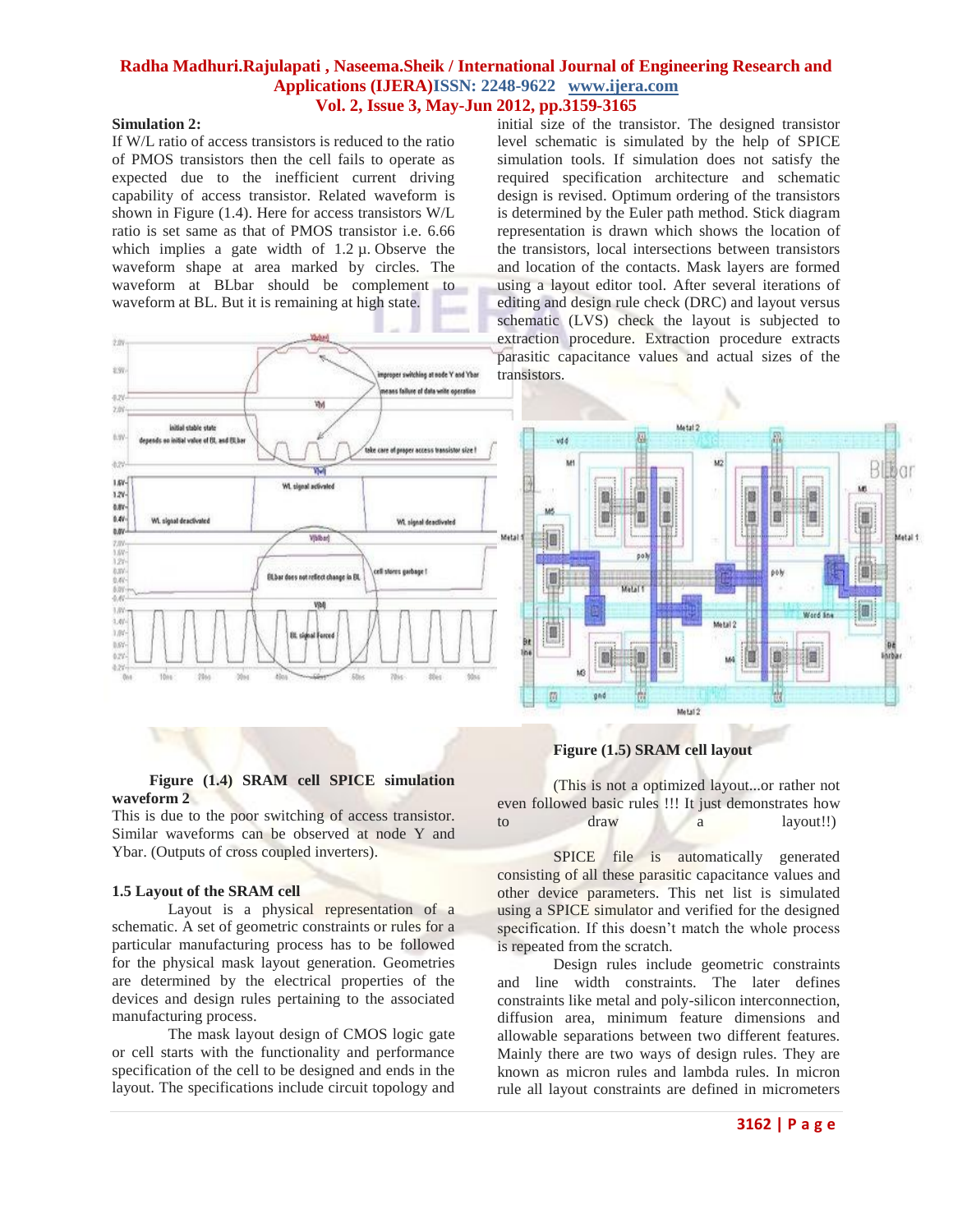while in lambda rule it is defined in terms of a single parameter lambda  $(\lambda)$ . For the present assignment micron rules are used.

Design specifications of the SRAM cell and its corresponding SPICE simulation results have been studied in the previous sections. For the SRAM cell layout shown in the Figure (1.5) first we need to design the individual transistors according to the design rules. PMOS transistors are placed in an n-well region whereas NMOS transistors are placed directly above the substrate. Transistors M1 to M6 are placed. Polysilicon gate of both NMOS and PMOS transistors of cross coupled inverters (i.e. latch) are aligned so that polysilicon length is minimized to reduce parasitic resistance and capacitance. Metal 1 and metal 2 layer is used for the interconnections between transistors. Metal 1 is used for direct interconnections and wherever the connections crisscross metal 2 layer is used. Bit line (BL) and bit linebar(BLbar) are vertically drawn with metal 1 layer while word line(WL), vdd and gnd are drawn horizontally with metal 2 layer. This layout method helps to extend SRAM memory by adding more SRAM cells.

From the layout Figure (1.5) it can be noted that total area of the SRAM cell can be further reduced by using optimization methods (like Euler method). Since basic motto of this SRAM cell design is to understand the layout methodology no optimization effort is put.

#### **1.6 SRAM cell array: schematic and working**

Figure (1.6) shows a cell array SRAM which comprises of total eight cells organized into one row and 8 columns. Number of cells in each column can be extended to 128 or more than that depending on the specification of the SRAM. In addition to SRAM cells, supporting circuits like sense amplifiers and precharge and equalization circuits are connected to BL and BLbar lines of columns. To test working of 3x8 decoder along with memory cells, instead of addressing whole 8 bits by one address, each column is addressed by each output of decoder.

BL and BLbar signals are connected to internal data lines. Read driver circuit has these DL and DLbar lines as its input and output is connected to chip data I/O pin. For the write circuitry chip I/O becomes input and DL and DLbar lines become output.



The same circuit can be extended to 128x8 block memory. This can be accomplished by adding additional SRAM cells in each column. Total 128 SRAM cells can be added in a column. These cells are addressed by a 7x128 row decoder. The outputs of row decoder from R0 to R127 are connected to word lines of individual row SRAM cells. All WL of each row SRAM cells are tied together. Thus with the help of total 10 address bits we can address whole 128x8 block of  $2^{10}$ =1024 bits. To make simulation process and analysis simple, only one row and 8 columns (i.e. total 8 SRAM cells) is constructed. Once it is proved that this cell array works as expected then the same concept can be extended for higher size of SRAM.

The precharge transistors used above SRAM cells in Figure (1.6) can be omitted if precharge block is used and vice versa. Precharge circuit speeds up the read operation. Sense amplifier is used to sense the data available in the SRAM cell. The working and simulation analysis of sense amplifier, precharge circuit and address decoder are discussed in detail in Chapter 2.

**Read operation:**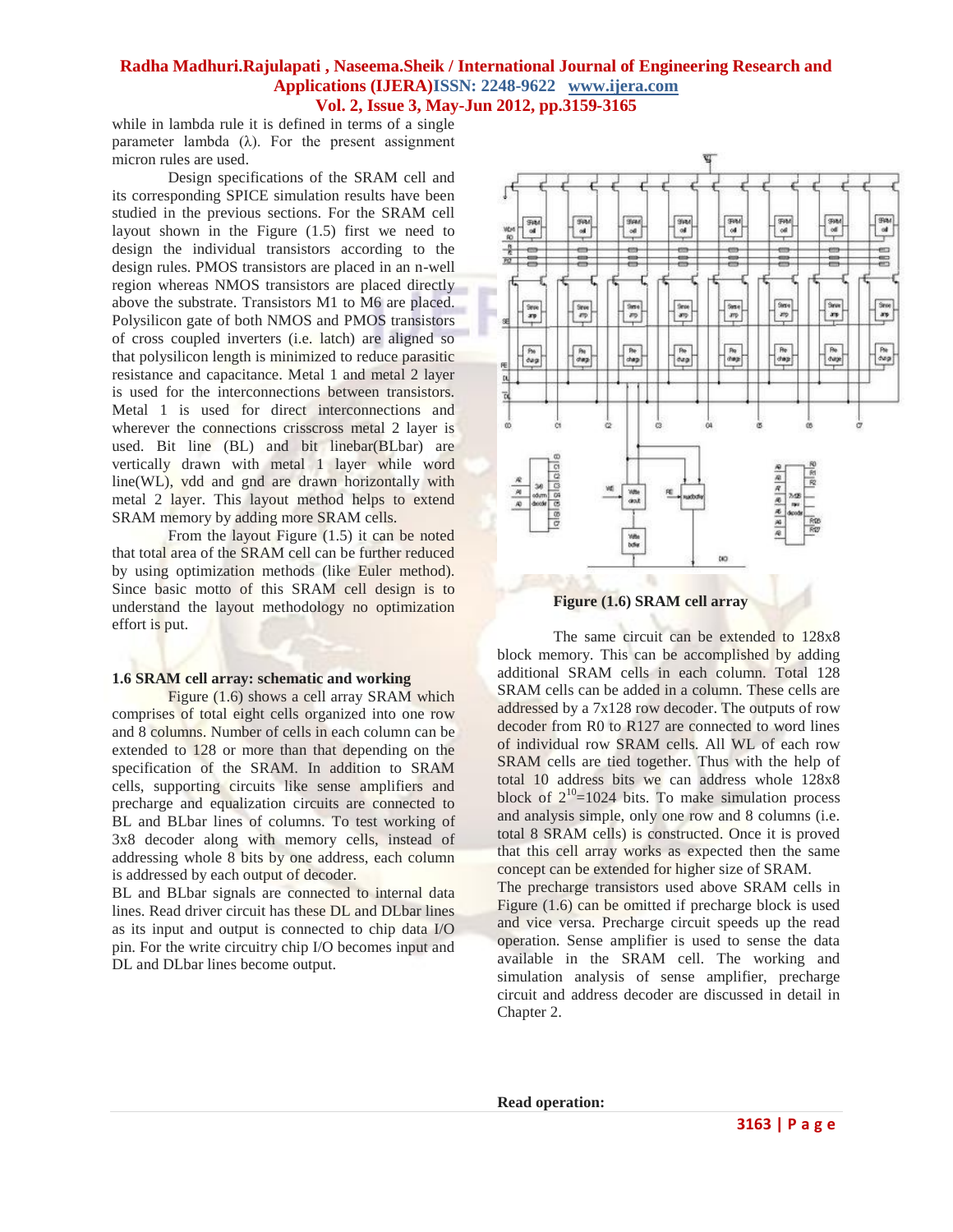At startup both decoders are inactive. As soon as decoders are enabled either by separate address enable signal or chip enable signal, they are precharged first. This process makes all output high for a small amount of time. This address is invalid. Then address settles down according to the input of the decoder and one particular SRAM cell is activated.

To begin the read operation, precharge circuit is enabled by activating PE for a small amount of time and then disabled. This process precharges BL and BLbar lines to either  $V_{DD}$  or  $V_{DD}/2$  depending on the precharge circuit used. To sense the voltage difference established at BL and BLbar, sense amplifier is enabled. Sense amplifier reinforces the state of the BL and BLbar lines. Activation of read enable (RE) signal enables the read buffer. Since BL and BLbar lines are commonly connected DL and DLbar lines and these two signals are input to read buffer. The read SRAM cell data traverses towards read buffer. The read buffer reads both DL and DLbar lines and outputs the data available in DL line.

Thus the data bit is read from memory cell. To continue the read operation address bits are changed to address the next memory cell. Precharge is activated and then deactivated. Since sense amplifier and read buffer is already activated read data is immediately available at the output of the buffer. For simulation PE, SE and RE are separately forced. But in practical cases taking all these enable signals to chip I/O may not be efficient design strategy. A single read enable signal is provided for the chip. One more circuitry has to be added which provides sufficient delay between PE, SE and RE so that all circuits are enabled one by one.

#### **Write operation:**

For the write operation PE, SE and RE signal is disabled which disables all read related circuits from interacting with SRAM cell. The address is selected and data is given to write circuit as input. Upon the activation of write enable (WE) signal, write buffer output change according to the input. The outputs are connected to DL and DLbar lines and hence BL and BLbar lines, both signals are forced to change to a new value. The feedback action in SRAM cell then stabilizes the data of the memory. WE signal is then disabled for safe write operation and to avoid further writing of spurious data. To continue the write operation to other cells address bits are changed and same procedure is repeated.

#### **V. RESULTS**



**Sram read simulation results**



**Sram write simulation results**